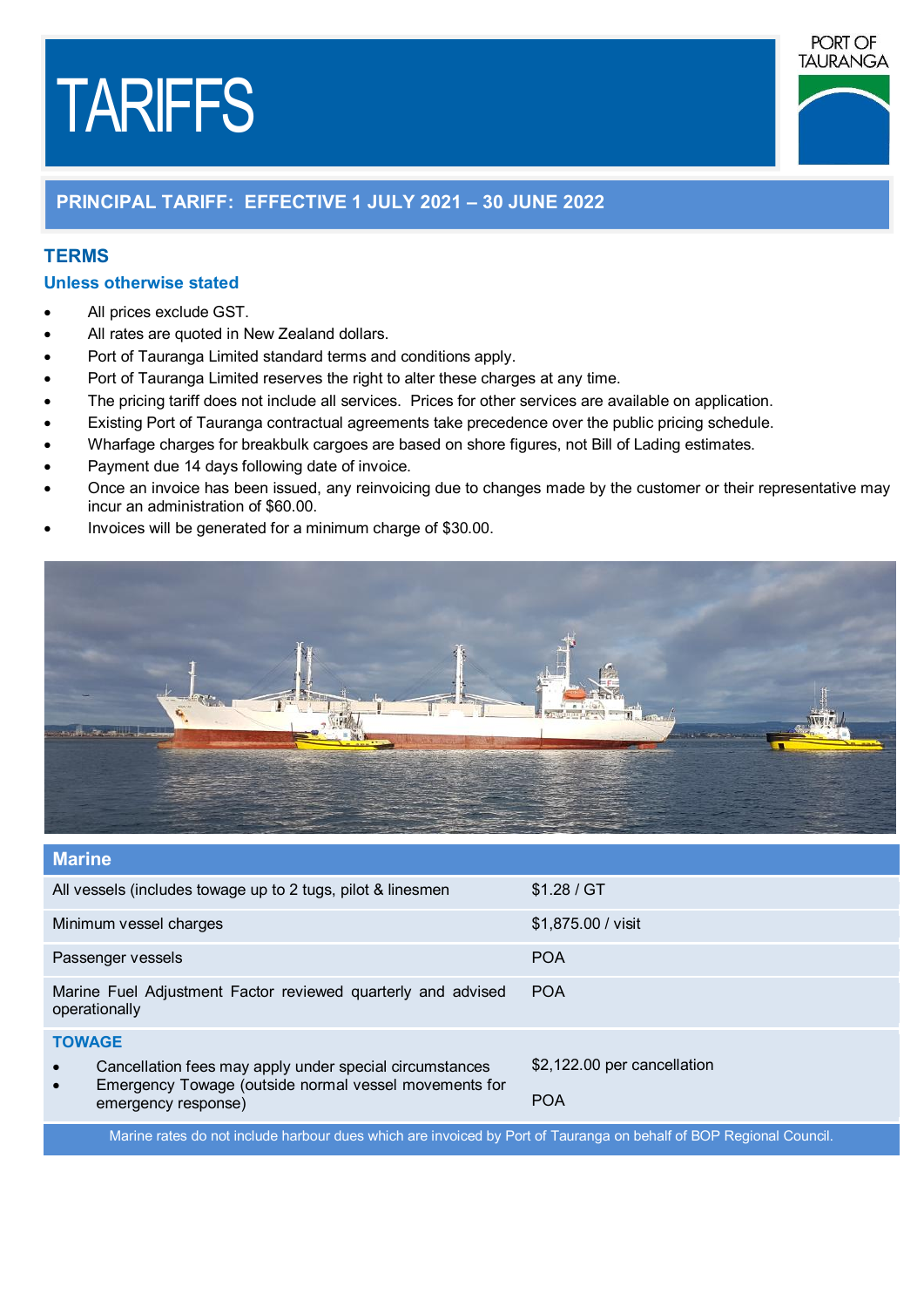| <b>Vessel Tariff</b>                                                                                                                                                                                         |                                                                                                                      |  |
|--------------------------------------------------------------------------------------------------------------------------------------------------------------------------------------------------------------|----------------------------------------------------------------------------------------------------------------------|--|
|                                                                                                                                                                                                              |                                                                                                                      |  |
| Vessel Shift (applies to harbour moves only)                                                                                                                                                                 | \$0.20 / GT for all vessels<br>\$1,800 minimum charge                                                                |  |
| Daily Service:                                                                                                                                                                                               |                                                                                                                      |  |
| (Applies to working vessels. Day to mean the period between midnight and midnight<br>or part thereof)                                                                                                        |                                                                                                                      |  |
| All berths                                                                                                                                                                                                   | \$11.80 / metre LOA / day                                                                                            |  |
| Non-Productive Use of Berth Fee: At POTL's discretion, a fee may be<br>applied where vessel / service provider / cargo owner precludes a berth being<br>utilised in a productive manner, eg layby, breakdown | POA (minimum of 3 x Daily Service fee / day,<br>midnight to midnight)                                                |  |
|                                                                                                                                                                                                              | Where non-productivity is due to a service provider, the daily<br>charge will be based on an average 180m LOA vessel |  |
| Passenger Vessel Security                                                                                                                                                                                    | <b>POA</b>                                                                                                           |  |
| Tanker Berth / Gate Security                                                                                                                                                                                 | \$515.11 for the first 12 hour period or part thereof<br>\$257.55 thereafter per 6 hour period or part thereof       |  |
| <b>Tanker Berth Observation Facilities</b>                                                                                                                                                                   | \$143.96 / 12 hour period                                                                                            |  |
| <b>Crew Transportation Fee</b>                                                                                                                                                                               | \$102.93 / day / vessel                                                                                              |  |
| Ship's Garbage - Quarantine<br>$\alpha$<br>$\alpha$                                                                                                                                                          | \$100.67 / 240 litre bin<br>\$406.00 / one tonne bag                                                                 |  |
| Supply of one tonne bags                                                                                                                                                                                     | \$25.38 / bag                                                                                                        |  |
| Ship's Garbage - Non Quarantine                                                                                                                                                                              | \$16.78 / 240 litre bin                                                                                              |  |
| Passenger Vessel Garbage                                                                                                                                                                                     | <b>POA</b>                                                                                                           |  |
| Non Ship Quarantine Waste                                                                                                                                                                                    | \$4.06 / kilo                                                                                                        |  |
| Fresh Water                                                                                                                                                                                                  | \$3.98 / 1,000 litres (minimum charge \$50.00)                                                                       |  |
| <b>Launch Hire</b>                                                                                                                                                                                           | \$551.82 / hour (minimum charge 1 hour)                                                                              |  |
| Gangways - Standard                                                                                                                                                                                          | \$199.50 / day / gangway (not inc positioning)                                                                       |  |
| <b>Platform for Gangway</b>                                                                                                                                                                                  | \$260.09 / day (not inc positioning or support)                                                                      |  |
| <b>Shore Power</b>                                                                                                                                                                                           | \$254.90 / day                                                                                                       |  |
| <b>Floating Fenders</b>                                                                                                                                                                                      | \$204.81 / day / fender (not inc positioning)                                                                        |  |
| <b>Cargo Tariff (Wharfage)</b>                                                                                                                                                                               |                                                                                                                      |  |
| Logs                                                                                                                                                                                                         | \$4.70 / JASM <sup>3</sup> (security fee additional)                                                                 |  |
| All Other Commodities                                                                                                                                                                                        | \$4.94 / tonne / $m^3$ / kilolitre (whichever is greater)                                                            |  |
|                                                                                                                                                                                                              | Security fee additional.                                                                                             |  |
| Containers (excluding hazardous goods)                                                                                                                                                                       | <b>TEU</b><br><b>FEU</b>                                                                                             |  |
| Full                                                                                                                                                                                                         | \$85.77<br>\$140.91                                                                                                  |  |
| Empty<br>Land & Restow                                                                                                                                                                                       | \$24.50<br>\$39.21<br>\$51.46<br>\$84.55                                                                             |  |
| Transhipment (inwards & outwards)                                                                                                                                                                            | \$105.69<br>\$64.33                                                                                                  |  |
| Over-dimensional<br>(applies to cargo with volumes in excess of 38m <sup>3</sup> on a                                                                                                                        | \$128.65<br>\$211.80                                                                                                 |  |
| TEU or 76m <sup>3</sup> on a FEU base or flatrack)                                                                                                                                                           |                                                                                                                      |  |
| Hazardous Goods Containers (Mount Maunganui)                                                                                                                                                                 | <b>TEU</b><br><b>FEU</b>                                                                                             |  |
| Full<br>Land & Restow                                                                                                                                                                                        | \$100.77<br>\$155.91<br>\$66.46<br>\$99.55                                                                           |  |
| Transhipment (inwards & outwards)                                                                                                                                                                            | \$79.33<br>\$120.69                                                                                                  |  |
| Overdimensional (applies to cargo with volumes in excess of<br>38m <sup>3</sup> on TEU or 76m <sup>3</sup> on FEU base or flatrack)                                                                          | \$227.02<br>\$141.75                                                                                                 |  |
| Hazardous Goods Administration Fee                                                                                                                                                                           | \$54.10 / container                                                                                                  |  |

2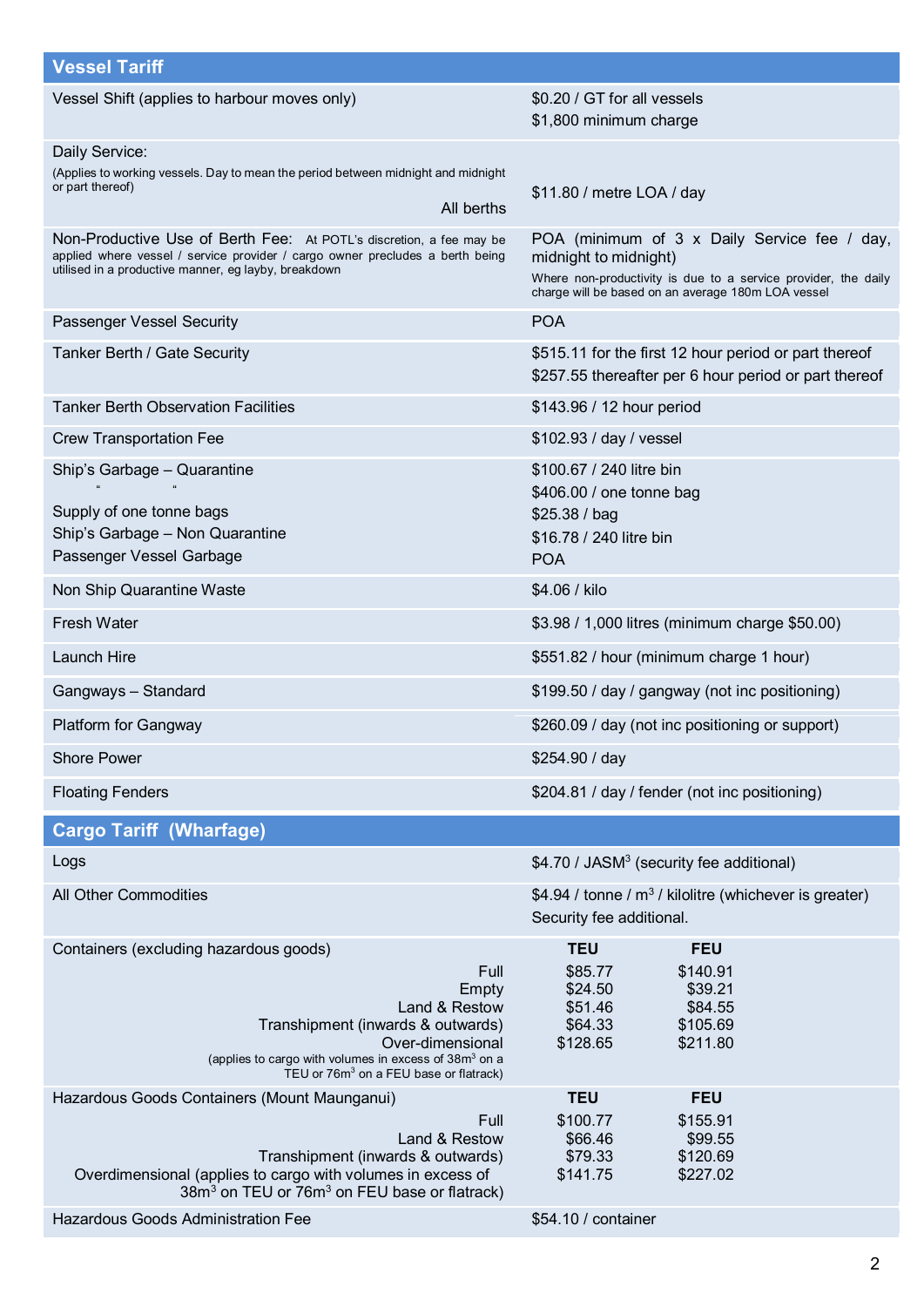| <b>Cargo Tariff (Wharfage)</b>                                                                                                                                                                                                                                                                                                                                                                                                                 |                                                                                                     |                                                                                                                                                |  |
|------------------------------------------------------------------------------------------------------------------------------------------------------------------------------------------------------------------------------------------------------------------------------------------------------------------------------------------------------------------------------------------------------------------------------------------------|-----------------------------------------------------------------------------------------------------|------------------------------------------------------------------------------------------------------------------------------------------------|--|
| (applied to all hazardous containers)                                                                                                                                                                                                                                                                                                                                                                                                          |                                                                                                     |                                                                                                                                                |  |
| <b>Container Security &amp; Compliance Fee</b>                                                                                                                                                                                                                                                                                                                                                                                                 |                                                                                                     | \$4.68 / container                                                                                                                             |  |
| Breakbulk Security & Compliance Fee                                                                                                                                                                                                                                                                                                                                                                                                            |                                                                                                     | \$0.16 / tonne / $m^3$ / kilolitre (whichever the greater)                                                                                     |  |
| Environmental Levy - Logs                                                                                                                                                                                                                                                                                                                                                                                                                      | Bark off (prior to wharf gate)<br>Bark on                                                           | \$0.14 / JASM <sup>3</sup><br>\$0.26 / JASM <sup>3</sup>                                                                                       |  |
| <b>Breakbulk</b>                                                                                                                                                                                                                                                                                                                                                                                                                               | Land & Restow<br>Transhipment (inwards & outwards)                                                  | \$3.71 / tonne / $m^3$<br>\$3.71 / tonne / $m^3$                                                                                               |  |
| Vehicles:                                                                                                                                                                                                                                                                                                                                                                                                                                      | Vehicles less than 20m <sup>3</sup><br>Vehicles $20m^3$ - $40m^3$<br>Vehicles over 40m <sup>3</sup> | \$58.82 / vehicle<br>\$112.73 / vehicle<br><b>POA</b>                                                                                          |  |
| Project Cargo<br>includes heavy machinery, masts and boats                                                                                                                                                                                                                                                                                                                                                                                     |                                                                                                     | <b>POA</b>                                                                                                                                     |  |
| Fish - minimum discharge fee                                                                                                                                                                                                                                                                                                                                                                                                                   |                                                                                                     | \$60.00                                                                                                                                        |  |
| Vessel Lifted to / from water (not shipped):<br>(applies to vessels using wharf facilities but not being loaded<br>or discharged from a cargo vessel at Mount Maunganui)                                                                                                                                                                                                                                                                       |                                                                                                     | <b>POA</b>                                                                                                                                     |  |
| <b>Small vessels</b><br>(untrailered, over 40m <sup>3</sup> ) loaded / discharged from / to a<br>cargo vessel at Mount Maunganui                                                                                                                                                                                                                                                                                                               | <b>Across Wharf</b><br>To / From Water                                                              | \$3.71/m <sup>3</sup><br>\$2.96 / $m3$                                                                                                         |  |
| <b>Miscellaneous Tariff</b>                                                                                                                                                                                                                                                                                                                                                                                                                    |                                                                                                     |                                                                                                                                                |  |
| <b>Crane Hire Charges</b>                                                                                                                                                                                                                                                                                                                                                                                                                      |                                                                                                     | \$1,731.85 / hour or part thereof (minimum charge applies)                                                                                     |  |
| <b>Hopper Hire</b>                                                                                                                                                                                                                                                                                                                                                                                                                             | Cargo discharged using control motorised grabs<br><b>Environmental Hopper</b>                       | \$0.52 / tonne<br><b>TBA</b>                                                                                                                   |  |
| Weighbridge                                                                                                                                                                                                                                                                                                                                                                                                                                    | Unmanned<br>Manned (minimum charge of \$75 / worked hour)<br>Container / Casual Weigh               | \$5.30 / weigh<br>\$6.40 / weigh<br>\$26.55 / weigh                                                                                            |  |
| Car steam cleaning (1 hour minimum charge)<br>Vehicle Cleaning:<br>Truck steam cleaning (1 hour minimum charge)<br>Caravan steam cleaning (1 hour minimum charge)<br>Vacuum (1 hour minimum charge, includes waste disposal)<br>Cars (for use of inspection hoist, invoiced to shipper)<br>Trucks (for use of inspection hoist, invoiced to shipper)<br>Jump starts / tows (minimum charge)<br>Caravan / trailer (use of the inspection hoist) |                                                                                                     | \$200.00 / hour<br>\$250.00 / hour<br>\$375.00 / hour<br>\$100.00 / hour<br>\$70.00 / vehicle<br>\$70.00 / vehicle<br>\$75.00 each<br>\$100.00 |  |
|                                                                                                                                                                                                                                                                                                                                                                                                                                                | Decontamination Facility Fee (equipment / plant / machinery etc)                                    | \$275.00 / day or part thereof                                                                                                                 |  |
| External Container Wash - Mount wharves:<br>Facility Fee (invoiced to shipper)                                                                                                                                                                                                                                                                                                                                                                 | (Note: additional tariff garbage rates apply for disposing of any contaminated waste)               | \$45.00 / container                                                                                                                            |  |
| Import Container Fumigation Facility Fee - Mount Wharves<br>(invoiced to shipper. Standard import demurrage rates also apply)                                                                                                                                                                                                                                                                                                                  |                                                                                                     | \$45.00 / TEU (does not include fumigation)                                                                                                    |  |
| Quarantine Inspection Frames (invoiced to stevedore)                                                                                                                                                                                                                                                                                                                                                                                           |                                                                                                     | \$11.17 / container                                                                                                                            |  |
| Wharf Cleaning (charges will be made for excess wharf cleaning)                                                                                                                                                                                                                                                                                                                                                                                |                                                                                                     | <b>POA</b>                                                                                                                                     |  |
| <b>Plant Wash</b>                                                                                                                                                                                                                                                                                                                                                                                                                              |                                                                                                     |                                                                                                                                                |  |
|                                                                                                                                                                                                                                                                                                                                                                                                                                                |                                                                                                     | <b>POA</b>                                                                                                                                     |  |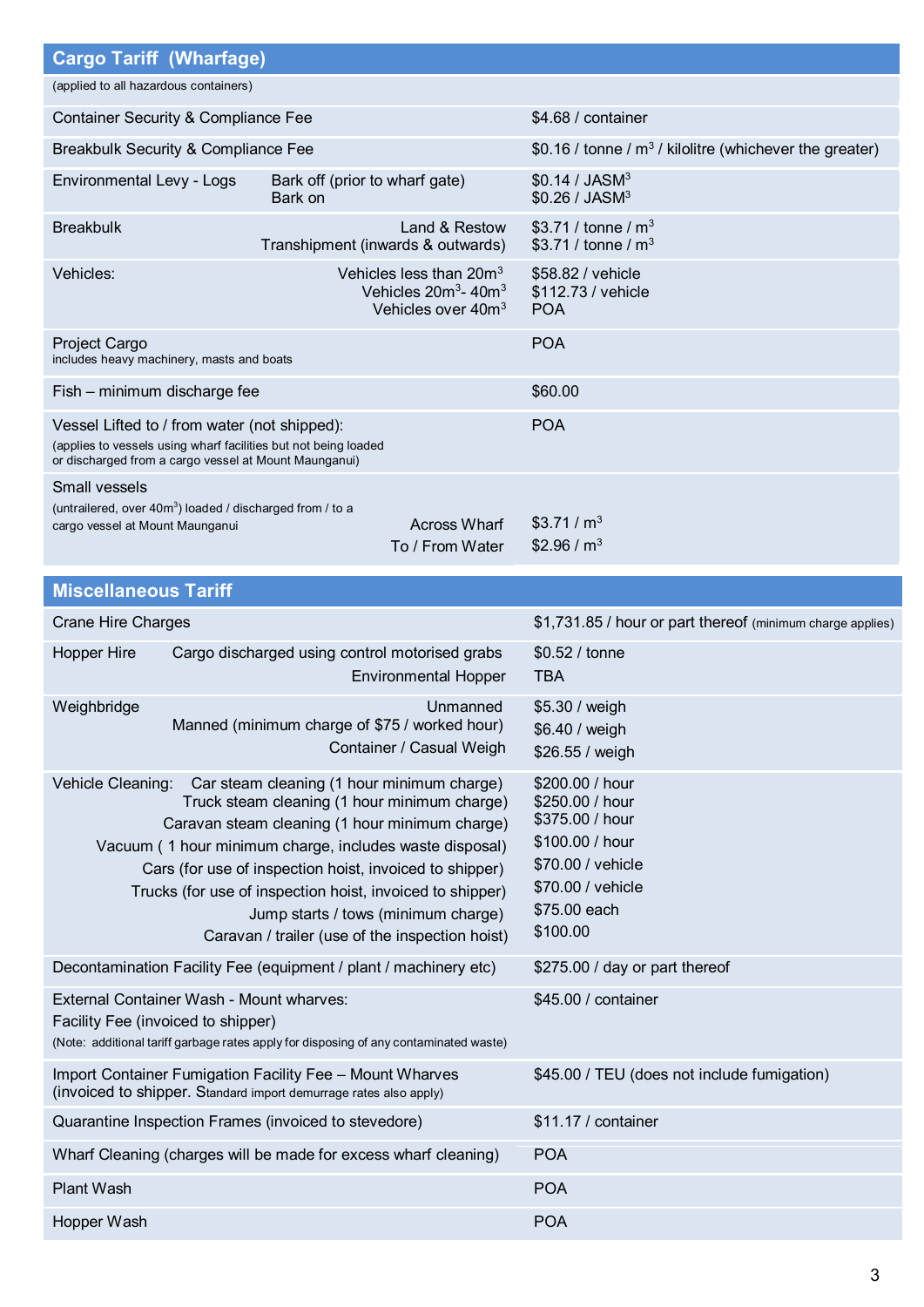## **TAURANGA CONTAINER TERMINAL / METROPORT: ANCILLARY TARIFFS**



#### **The following charges are applicable unless varied by negotiation. For services not specified, Port of Tauranga principal tariffs apply. The use of MetroPort is by negotiation. Ancillary service charges are as follows.**

| <b>Refrigeration Services - Tauranga Container Terminal</b>                                                                                                                                                                                                                                        |                                                                                              |
|----------------------------------------------------------------------------------------------------------------------------------------------------------------------------------------------------------------------------------------------------------------------------------------------------|----------------------------------------------------------------------------------------------|
| <b>Connecting &amp; Disconnecting</b><br>Rate includes connecting and setting of temperature & disconnecting                                                                                                                                                                                       | \$36.08 / reefer                                                                             |
| <b>Manual Monitoring</b><br>Rate includes monitoring of temperatures and notification of variances                                                                                                                                                                                                 | \$7.23 / monitor                                                                             |
| <b>Automatic Monitoring</b>                                                                                                                                                                                                                                                                        | \$3.12 / monitor required                                                                    |
| <b>Reefer Container Power Supply</b><br>Active Refrigeration (additional to standard power & monitoring charges)<br>Temperature sensitive cargo where active refrigeration required.                                                                                                               | \$31.84 / frozen / day or part thereof<br>\$35.64 / chilled / day or part thereof<br>\$26.53 |
| Fantainer Power Supply (connect / disconnect additional)                                                                                                                                                                                                                                           | \$4.44 / day or part thereof                                                                 |
| <b>Other Moves</b>                                                                                                                                                                                                                                                                                 |                                                                                              |
| <b>Full and Empty Containers</b><br>Includes reefer units moved to repair slots                                                                                                                                                                                                                    | \$60.72 / container / move                                                                   |
| Over-dimensional / out of gauge (additional to normal container charges)<br>Over-dimensional / out of gauge (additional to normal container charges<br>chains required)                                                                                                                            | $$95.86 /$ lift<br>\$379.73 / OOG unit (includes lift out)                                   |
| Container Receival & Delivery Surcharge<br>Containers received by road / rail & then redelivered by road / rail attract a<br>surcharge. Moves additional. These containers do not attract any free days dwell.                                                                                     | \$123.26 / container                                                                         |
| Moves for Customs X-ray & Biosecurity Inspections<br>Includes moves and R&D                                                                                                                                                                                                                        | \$106.17 / container                                                                         |
| <b>Fumigation Handling Costs</b>                                                                                                                                                                                                                                                                   | \$106.17 / container                                                                         |
| Non-containerised lifts                                                                                                                                                                                                                                                                            | To be negotiated on a case by case basis.<br>Contact Tauranga Container Terminal for quote.  |
| <b>Rail Recovery</b>                                                                                                                                                                                                                                                                               | \$356.11/ TEU                                                                                |
| (This penalty additional to contracted box charges: does not include FAF charge or<br>any moves)                                                                                                                                                                                                   | \$543.37 / FEU                                                                               |
| Change of Status Fee (applied to each instance status change<br>required)<br>Includes moves but does not storage or power. Includes any change to unit from<br>import to transhipment or import to restow or import to export or vice versa. These<br>include any changes to:<br>Port of discharge | \$27.60 / container / change (applied after receipt<br>into yard)                            |
| Critical reefer data (commodity / temperature / vent / humidity / atmosphere<br>control / fan / door open)<br>Vessel / voyage<br>All hazardous cargo data information                                                                                                                              |                                                                                              |

- Full / empty status
- ∂ Out of Gauge status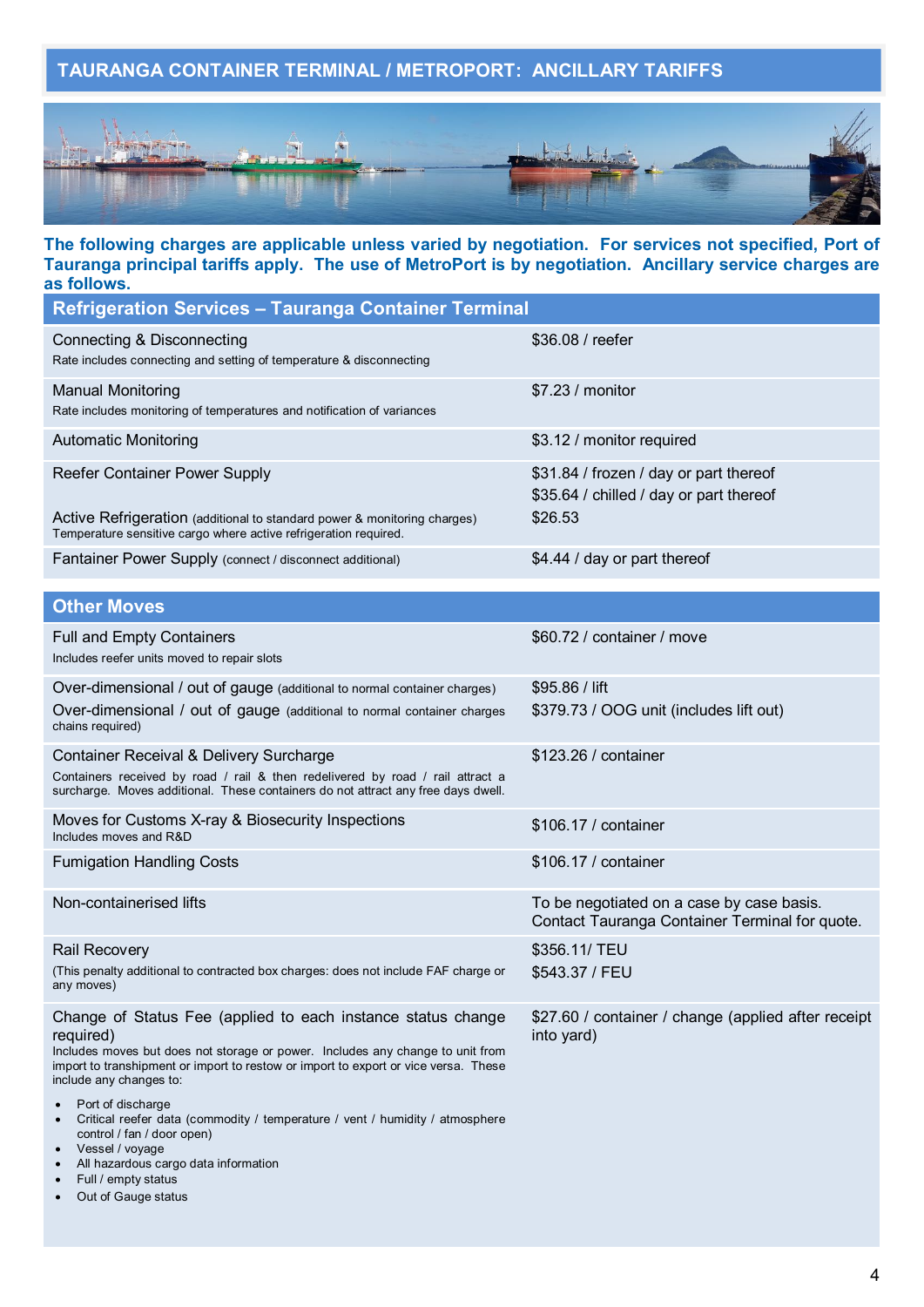| <b>Sundry Charges</b>                                                                                                                                                                               |                                                                 |                                                                                                                                               |  |
|-----------------------------------------------------------------------------------------------------------------------------------------------------------------------------------------------------|-----------------------------------------------------------------|-----------------------------------------------------------------------------------------------------------------------------------------------|--|
| Forklift Hire (plus labour charge):                                                                                                                                                                 | Small (3-5 tonne)<br>Medium (7-16 tonne)<br>Large (15-30 tonne) | \$68.20 / lift<br>\$85.01 / lift<br>\$209.77 / lift                                                                                           |  |
| Miscellaneous Labour Charge                                                                                                                                                                         |                                                                 | \$53.88 / hour                                                                                                                                |  |
| Hazardous Goods Placards (does not include container move costs)                                                                                                                                    |                                                                 | \$55.83 / per placard                                                                                                                         |  |
| <b>Vent Sealing</b>                                                                                                                                                                                 |                                                                 | \$23.53 / container(excluding labour)                                                                                                         |  |
| <b>Taping of Wheat Containers</b>                                                                                                                                                                   |                                                                 | \$76.13 / container                                                                                                                           |  |
| <b>MAFFI Trailer Hire</b>                                                                                                                                                                           |                                                                 | \$79.50 / day                                                                                                                                 |  |
| Hazardous Goods Admin Fee (applied to all hazardous containers)                                                                                                                                     |                                                                 | \$54.12 / container                                                                                                                           |  |
| Incomplete Hazardous Documentation (hazardous import / export<br>received with incomplete / erroneous documentation)                                                                                |                                                                 | \$253.75 / container                                                                                                                          |  |
| <b>Container Inspection</b>                                                                                                                                                                         |                                                                 | \$41.41 / container (inc reefer temp charges)                                                                                                 |  |
| Labour Surcharge in event of vessel delay                                                                                                                                                           |                                                                 | \$862.69 / gang / hour after first hour                                                                                                       |  |
| <b>Statutory Holiday Surcharge</b>                                                                                                                                                                  |                                                                 | \$3,394.96 / gang / 8 hr shift                                                                                                                |  |
| <b>Manual Gate Transaction</b>                                                                                                                                                                      |                                                                 | \$16.57 / container                                                                                                                           |  |
| Door Open Containers                                                                                                                                                                                |                                                                 | \$53.59 / container                                                                                                                           |  |
| Import in Yard not MPI Cleared 48 hours after discharge                                                                                                                                             |                                                                 | \$160.24 / container                                                                                                                          |  |
| Lifting boat to / from water at TCT                                                                                                                                                                 |                                                                 | <b>POA</b>                                                                                                                                    |  |
| Small vessels (untrailered over 40m <sup>3</sup> ):                                                                                                                                                 | Across wharf<br>Discharged from / to cargo vessel               | <b>POA</b><br><b>POA</b>                                                                                                                      |  |
| VGM Container Weigh Fee<br>(includes move to / from TCT based weigh equipment. Does not include TOS<br>update of KiwiRail recovery)                                                                 |                                                                 | \$188.99<br>Costs recovered as per KiwiRail cost / fee<br>recovery                                                                            |  |
| VGM update after container landed into yard                                                                                                                                                         |                                                                 | \$59.53 / container                                                                                                                           |  |
| Incorrect VGM loaded to MetroPort Rail and wagon recovery<br>required (Includes KiwiRail recovery costs as supplied by KiwiRail)                                                                    |                                                                 | Cost recovery on a case by case basis                                                                                                         |  |
| CEDO not received 8 hours prior to vessel pro forma arrival, the<br>container is automatically rolled at 8 hours. This rate does not<br>include LL reinstatement fee.                               |                                                                 | \$59.53                                                                                                                                       |  |
| Add or reinstate container to load list                                                                                                                                                             |                                                                 | \$188.99                                                                                                                                      |  |
| Late Receival Fee (per container received after vessel cut off)                                                                                                                                     |                                                                 | \$59.53                                                                                                                                       |  |
| MetroPort Heavy 20' Surcharge<br>(applied to all 20' units transferred between MetroPort and TCT greater than 26 tonnes).                                                                           |                                                                 | \$152.25 minimum                                                                                                                              |  |
| Container Fuel Adjustment Factor<br>reviewed quarterly and advised operationally                                                                                                                    |                                                                 | \$POA                                                                                                                                         |  |
| MetroPort Vehicle Booking System (VBS) Transaction Charge                                                                                                                                           |                                                                 | \$30.00 / transaction                                                                                                                         |  |
| MetroPort VBS Transaction Cancellation Charge                                                                                                                                                       |                                                                 | \$30.00 / transaction cancelled within 3 hrs<br>from commencement of booked slot                                                              |  |
| MetroPort VBS Booking No Show / Expired Charge<br>(An on-time arrival is calculated as truck arrival within window<br>1 x 30 min slot prior to booked slot and 2 x 30 mins slots after booked slot) |                                                                 | \$30.00 / no show / expired transactions<br>where the transaction has not been<br>processed 4 hours after completion of the on<br>time window |  |

**NB:** The Cancellation / No Show / Expired charges are not in addition to the Transaction charge.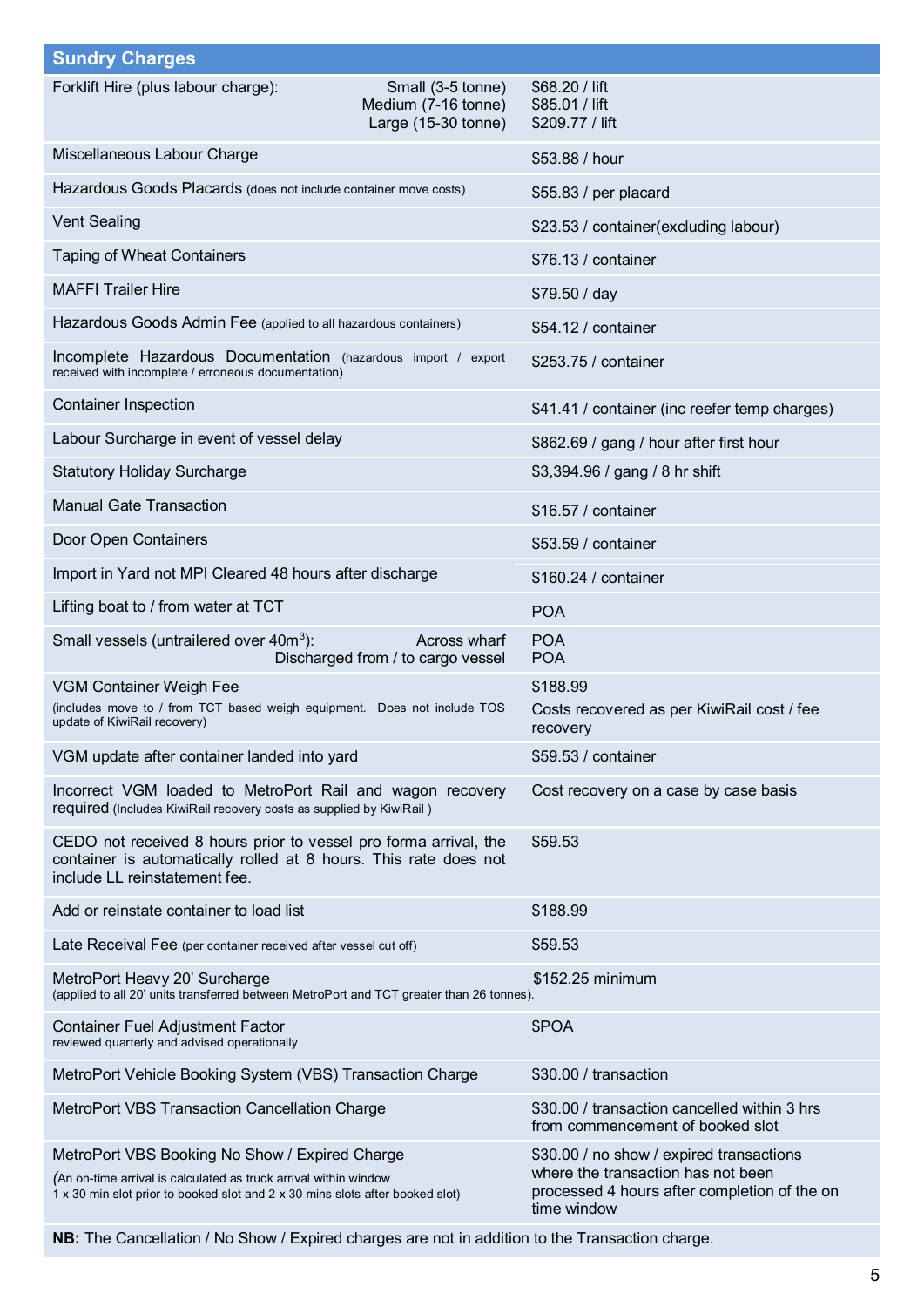| <b>Vehicle Booking System</b>                                                                                                                                                                                                                                                                                                                            |                                                                                 |
|----------------------------------------------------------------------------------------------------------------------------------------------------------------------------------------------------------------------------------------------------------------------------------------------------------------------------------------------------------|---------------------------------------------------------------------------------|
| TCT Vehicle Booking System (VBS) Peak Period Transaction<br>Charge                                                                                                                                                                                                                                                                                       | \$8.12 / transaction                                                            |
| TCT Vehicle Booking System (VBS) Peak Period Transaction<br><b>Charge utilising EGate</b>                                                                                                                                                                                                                                                                | \$7.11 / transaction                                                            |
| TCT VBS Off-Peak Period Transaction Charge                                                                                                                                                                                                                                                                                                               | \$3.05 / transaction                                                            |
| <b>TCT VBS Peak Period Transaction Cancellation Charge</b>                                                                                                                                                                                                                                                                                               | \$7.11 / transaction cancelled within 3 hrs from<br>commencement of booked slot |
| <b>TCT VBS Off-Peak Period Transaction Cancellation Charge</b>                                                                                                                                                                                                                                                                                           | \$3.05 / transaction cancelled within 3 hrs from<br>commencement of booked slot |
| TCT VBS Booking No Show / Expired Notification<br>(An on-time arrival is calculated as truck arrival within window<br>1 x 30 min slot prior to booked slot and 1 x 30 min slot after booked<br>slot). No show / expired notification will be recorded where the<br>transaction has not been processed 4 hours after completion of the<br>on-time window. |                                                                                 |

\$7.11 / no show / expired notification \$3.05 / no show / expired notification

Peak Period No Show / Expired Notification Off-Peak Period Now Show / Expired Notification

Peak Periods are as follows:

- ∂ Monday to Friday 0500 1900
- ∂ Saturday 0600 1600

Off-Peak Periods are as follows:

∂ All hours outside peak hours

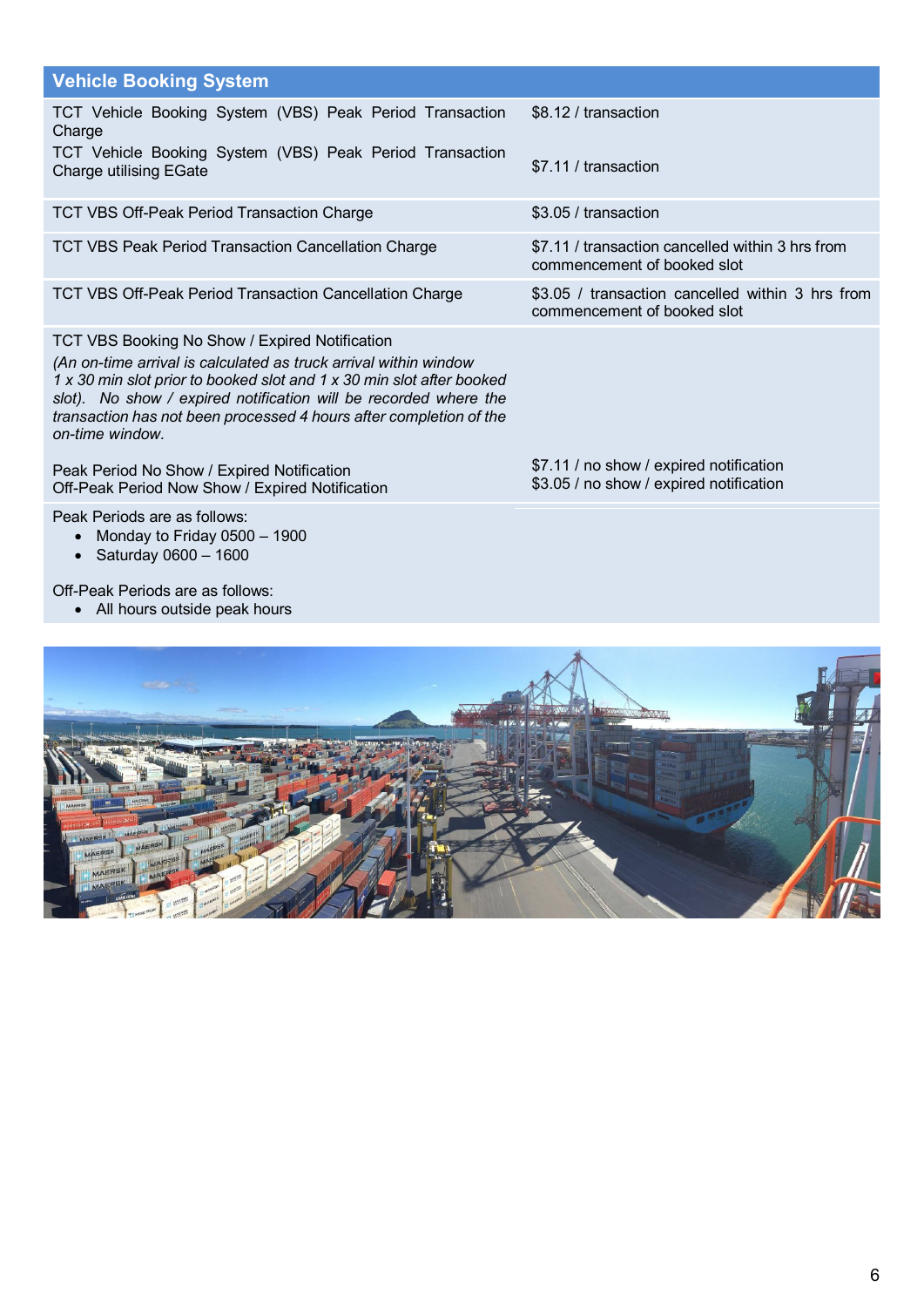

**Unless otherwise specified in the published tariffs, storage fees are charged on the basis of per tonne or cubic metre, whichever is the greater. All rates are as specified unless otherwise individually agreed. Free storage days are calculated on a 7-day week. No cargo to be delivered without the prior approval of the Manager Operations or his authorised agent. Invoices will be generated for a minimum charge of \$30.00.**

| <b>Mount Maunganui</b>                                                                                                                                                |                                                                 |                                     |                                  |
|-----------------------------------------------------------------------------------------------------------------------------------------------------------------------|-----------------------------------------------------------------|-------------------------------------|----------------------------------|
| Import / Export Cargo                                                                                                                                                 |                                                                 | <b>Undercover</b><br><b>Storage</b> | <b>Outside</b><br><b>Storage</b> |
|                                                                                                                                                                       | 5 days inc day of deposit                                       | Free                                | Free                             |
|                                                                                                                                                                       | Thereafter up to 5 days (/day)                                  | \$0.35                              | \$0.23                           |
|                                                                                                                                                                       | Thereafter (/day)                                               | \$1.27                              | \$1.27                           |
| Sawn Lumber - Export                                                                                                                                                  | 7 days inc day of deposit                                       | Free                                | Free                             |
|                                                                                                                                                                       | Thereafter up to 5 days (/day)                                  | \$0.35                              | \$0.23                           |
|                                                                                                                                                                       | Thereafter (/day)                                               | \$1.27                              | \$1.27                           |
| <b>Transhipment Cargo</b><br>Storage subject to prior arrangement. If no prior arrangement made, the above general rates will apply from date of deposit.             |                                                                 |                                     |                                  |
| Flat Racks - undercover                                                                                                                                               |                                                                 | <b>TEU</b>                          | <b>FEU</b>                       |
|                                                                                                                                                                       | 5 free days import / export                                     | Free                                | Free                             |
|                                                                                                                                                                       | Thereafter                                                      | \$38.64                             | \$77.28                          |
| Tauranga Container Terminal / Mount Maunganui / MetroPort Auckland                                                                                                    |                                                                 |                                     |                                  |
|                                                                                                                                                                       |                                                                 |                                     |                                  |
| Import Full Containers (inc reefers)                                                                                                                                  |                                                                 | <b>TEU</b>                          | <b>FEU</b>                       |
|                                                                                                                                                                       | 4 days inc day of deposit                                       | Free                                | Free                             |
|                                                                                                                                                                       | Thereafter (/day)                                               | \$60.72                             | \$121.44                         |
| MetroPort Import Cargo identified as priority cargo will commence demurrage charges<br>at 36 hours after arrival at MetroPort. Does not include hazardous containers. |                                                                 |                                     |                                  |
| <b>Import Empty Containers</b>                                                                                                                                        |                                                                 |                                     |                                  |
|                                                                                                                                                                       | 3 days inc day of deposit                                       | Free                                | Free                             |
|                                                                                                                                                                       | Days 4 -14                                                      | \$16.57                             | \$33.14                          |
|                                                                                                                                                                       | Days 15+                                                        | \$38.64                             | \$77.28                          |
| Export Containers (full & empty inc reefers)<br>Export container storage invoiced to the shipper for early received cargo                                             |                                                                 |                                     |                                  |
|                                                                                                                                                                       | Cargo received before BRD inc day of deposit (or part thereof)  |                                     |                                  |
|                                                                                                                                                                       | Early Receival Days 1 - 7                                       | \$16.57                             | \$33.14                          |
| Does not include hazardous containers                                                                                                                                 | Early Receival Days 8+                                          | \$38.64                             | \$77.28                          |
|                                                                                                                                                                       |                                                                 |                                     |                                  |
| Maximum allowances (per container per day)                                                                                                                            | Hazardous Containers Import / Export / Tranship beyond approved | \$121.44                            | \$121.44                         |
| <b>Transhipment Containers</b>                                                                                                                                        | Up to 10 days' storage                                          | Free                                | Free                             |
|                                                                                                                                                                       | Thereafter, export rates apply.                                 |                                     |                                  |

#### **Please note:**

∂ Hazardous goods do not attract the standard demurrage free days. All hazardous goods must be managed in accordance with the ERMA legislation. ● All import storage and any export storage incurred due to early receival will be invoiced directly to the shipper where possible.

∂ The Begin Receipt Date (BRD) for cargo at TCT will be calculated utilising the known ETA of the vessel at the point of time the cargo is gated in. The BRD will be updated real time in relation to the vessel ETA. Cargo can generally be delivered before the BRD and daily export dwell will be invoiced to the shipper for any days prior to the BRD. Export dwell charges incurred as a result of vessel delay after the Line 7 day free period will remain for the account of the line.